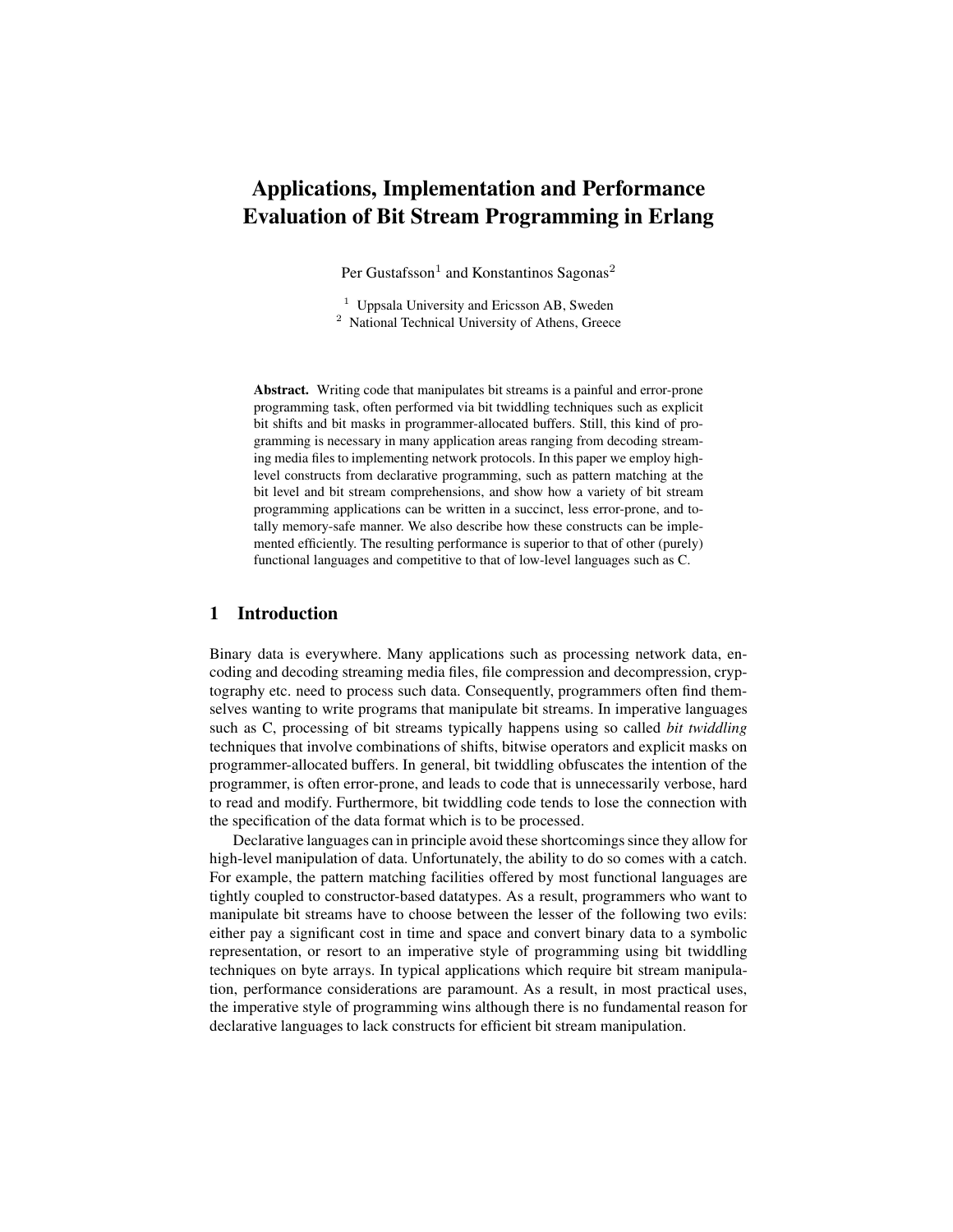Since 2001, the functional language Erlang comes with a *byte-oriented* datatype (called *binary*) and with constructs to do pattern matching on a binary [13]. We have been heavily involved in this work and implemented a scheme for native code compilation of binaries and designed efficient algorithms for constructing deterministic pattern matching automata for byte-based binaries [7]. In last year's Erlang workshop we put forward a proposal [6] for lifting the restriction that Erlang binaries are sequences of bytes rather than bits and described the semantics of bit-level pattern matching on a bit-level binary (called *bit stream*). We have subsequently realized this proposal and describe its applications and implementation in this paper.

More specifically, the contributions of this paper are as follows:

- **–** We explain how declarative programming constructs such as pattern matching and comprehensions brought down to the bit level can simplify bit stream programming (Sect. 2) and show how these constructs allow us to obtain compact and elegant solutions to important real-world applications (Sect. 3).
- **–** We describe how these bit-level constructs can be implemented efficiently (Sect. 4).
- **–** Finally, we compare the efficiency and ease of programming of using this approach to writing bit stream applications, with that of using other languages, both functional and imperative (Sect. 5).

# **2 Bit Stream Programming in Erlang**

We show the features and expressive power of bit stream manipulation in Erlang through a series of examples. A more detailed and formal treatment can be found in [6].

#### **2.1 Constructing and matching a bit stream**

This first example is very simple. It shows how to construct a bit stream and how such a stream can be deconstructed using bit-level pattern matching.

```
case <<8:4, 63:6>> of
  <<A:7, B/bitstr>> -> {A,B}
end
```
The expression <<8:4, 63:6>> evaluates to a ten-bit bit stream were its first four bits are the four low bits of the integer 8 and its last six bits are the six low bits of the integer 63. This creates the bit stream <<1000111111>>. For succinctness, we will denote such a bit stream as <<143:8, 3:2>>, which means that the first eight bits of the bit stream represented as an unsigned integer is 143 and the last two bits are the integer 3.

The case statement binds the variable  $A<sup>3</sup>$  to an integer constructed from the first seven bits in the bit stream, namely 39 (1000111). Because of the explicit type specifier bitstr rather than integer which is the default, B gets bound to the remaining bit stream <<7:3>>. As a result, the case expression evaluates to  $\{39, \langle 7:3 \rangle\}$ .

Another useful feature of bit streams is the ability to have arithmetic expressions as sizes of bit stream segments. This is shown in the next example.

<sup>&</sup>lt;sup>3</sup> All variables in Erlang start with a capital letter.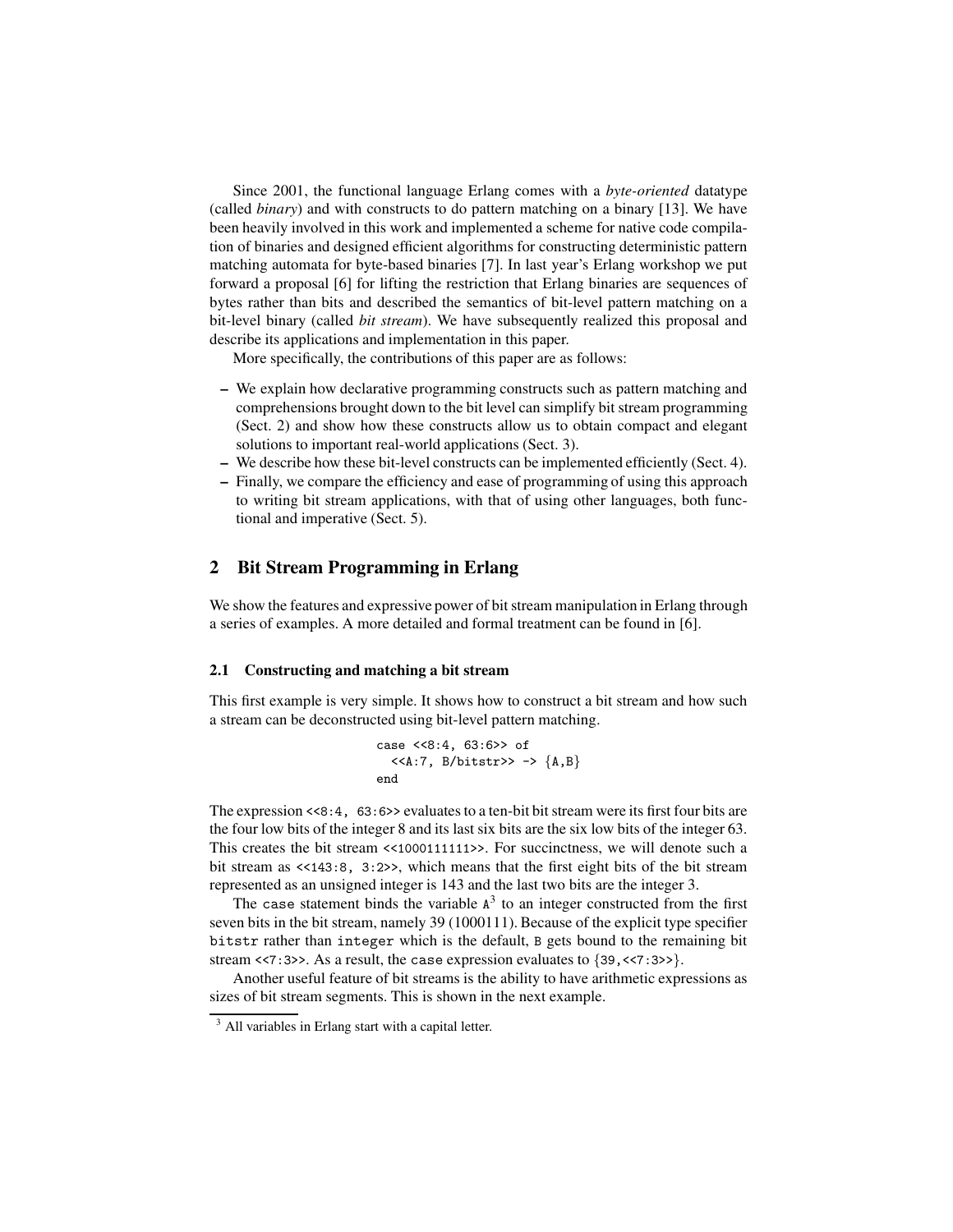| 0                                        |                 |                                                                           |
|------------------------------------------|-----------------|---------------------------------------------------------------------------|
| 01234567890123456789012345678901         |                 |                                                                           |
|                                          |                 | parse IP packet (                                                         |
| IHL   Type of Service <br><b>Version</b> | Total Length    | < <version:4, ihl:4,="" td="" tos:8,="" totallength:16,<=""></version:4,> |
| <b>IFlags</b><br>Identification          | Fragment Offset | Identification:16, Flags:3, FragOffset:13                                 |
|                                          |                 | TimeToLive:8, Protocol:8, Checksum:16                                     |
| Time to Live I<br>Protocol               | Header Checksum | SourceAddress:32,                                                         |
|                                          |                 |                                                                           |
| Source Address                           |                 | DestinationAddress:32.                                                    |
|                                          |                 | OptionsAndPadding: ((IHL-5)*32)/bitstr,                                   |
| Destination Address                      |                 | Data/bitstr>>) when Version =:= $4 \rightarrow$                           |
|                                          |                 |                                                                           |
| Options                                  | Padding         | $\cdots$                                                                  |
|                                          |                 |                                                                           |

**Fig. 1.** Internet Protocol datagram header (from RFC 791) and parsing of an IPv4 packet in Erlang

### **2.2 Parsing IP packets**

In RFC 791 [14] the IP header is exemplified with the diagram shown in the left part of Figure 1. Note the close resemblance between this representation and the bit stream pattern shown in the right part of the figure which parses an IPv4 packet header.

For the most part, this is similar to the previous example except that this pattern is used in a function head rather than a case statement. Note also that the pattern expresses the meaning of the IHL field, which contains the IP header length in 32-bit words. Since the non-optional part of the IP header consists of five 32-bit words, the options and padding will take up  $(IHL-5)*32$  bits. This is expressed by using an arithmetic expression as the size of a segment. Because this arithmetic expression can refer to variables bound earlier in the binary pattern, as in this example, the matching has to respect the corresponding left-to-right ordering constraints between segments.<sup>4</sup>

#### **2.3 Iterating and filtering a bit stream**

Consider a variation of the drop third program introduced in [17] that requires inspecting bits besides counting them. The task is to drop from a bit stream of size exactly divisible by three all 3-bit chunks that begin with a zero. Using pattern matching on bit streams this task can be performed with the program in Figure 2. The solution is both natural and straightforward. The first clause describes what should happen if the first

bit in a 3-bit chunk is one: we keep that chunk and add it to the resulting stream. The second clause handles the case where the first bit is a zero: we discard that 3-bit chunk. Finally the last clause handles the case where there are no more chunks: we return the empty bit stream.

| $drop_0XX(\ll1:1, X:2, Rest/bitstr>>)$ ->      |  |
|------------------------------------------------|--|
| $<<1:1$ , X:2, drop_OXX(Rest)>>;               |  |
| $drop_0XX(\ll0:1, \ldots:2, Rest/bitstr>>)$ -> |  |
| $drop_0XX(Rest);$                              |  |
| drop_0XX(<<>>) ->                              |  |
| くく>>                                           |  |

**Fig. 2.** drop 0XX using bit stream pattern matching

Contrast this with a program written in a language that does not support manipulation of bit streams at the bit level very well such as C or Java. The programmer would

<sup>4</sup> Arithmetic expressions as sizes of segments are not allowed in Erlang/OTP R11B-1 (or prior). Instead, size expressions can only be variables or constants.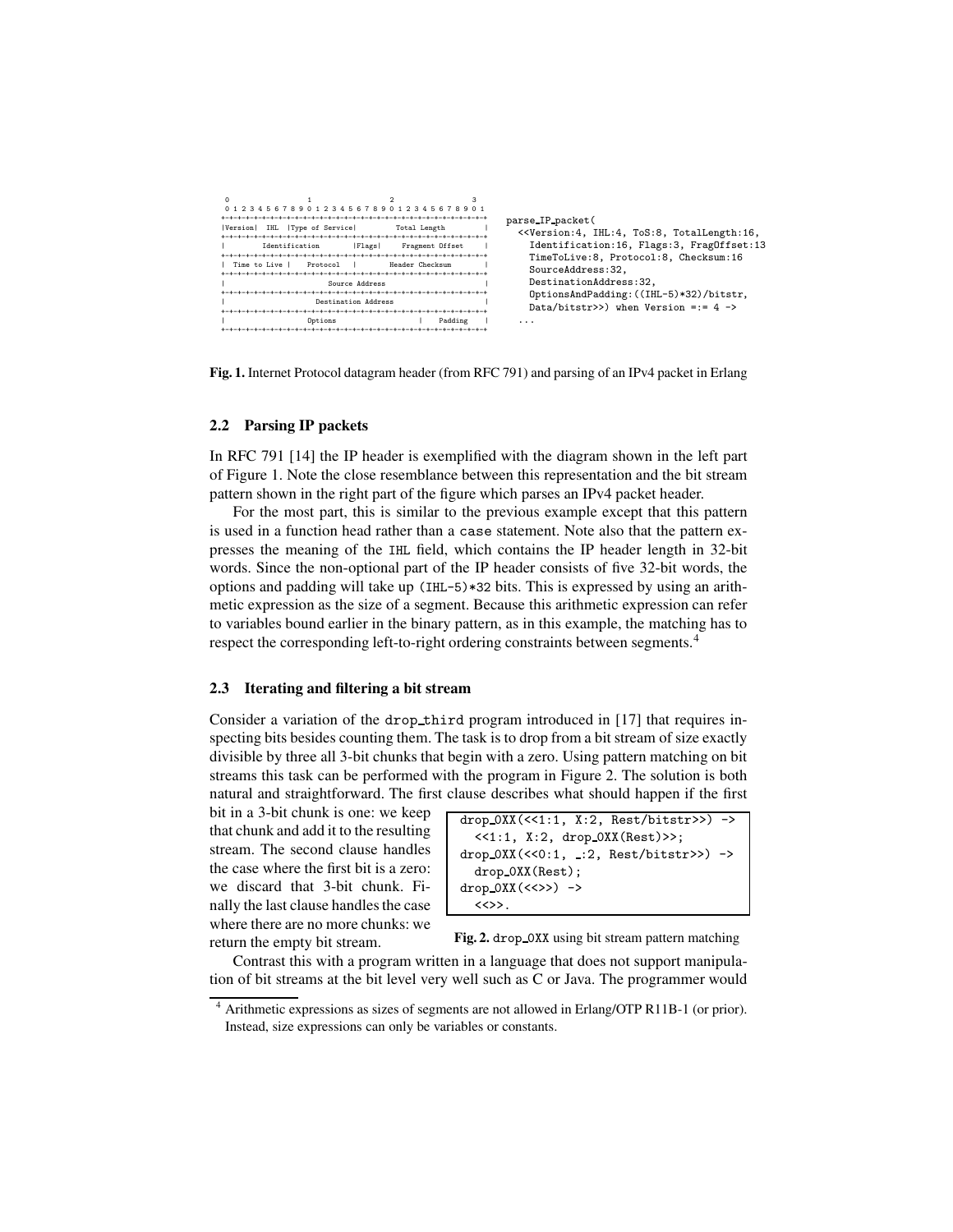have to keep track of which bits to extract from the current byte of the incoming bit stream, use bit masks and shifts to extract each triple, and calculate how much padding is needed in the output stream. Being able to express pattern matching at the bit level, Erlang programmers are allowed to write declarative specifications of their intentions without having to worry about low-level details such as padding.

### **2.4 Inverting a bit stream using a comprehension**

Another way to write code which iterates over a bit stream is to use a bit stream comprehension [6]. This is a construct analogousto a list comprehension [18], which in turn is an expression that is syntactic sugar for the combination of map, filter and concat on lists. For a simple example use of a bit stream comprehension consider the task of inverting all bits in a bit stream. The bsnot function below performs this task.

```
bsnot(BitStr) ->
   \langle bnot(X):1 || \langle \lapsil 1>> \langle = BitStr >>.
```
The meaning of this comprehension is: iterate through each bit in the bit stream, invert it using the built-in bnot operator, and put it into the resulting bit stream.

### **2.5 Iterating and filtering a bit stream using comprehensions**

For a slightly more involved example consider the drop 0XX function of Section 2.3. Using bit stream comprehensions, drop 0XX would be written more succinctly as:

```
drop 0XX(BitStr) ->
  << <<1:1, X:2>> || <<1:1, X:2>> <= BitStr >>.
```
This comprehension works as follows. If the first three bits of the bit stream match the pattern  $\langle \langle 1:1,X:2 \rangle$  then place those bits in the resulting stream; otherwise drop these bits. Repeat until no bits remain in the bit stream. That is the pattern works as both a filter and a generator. To make this more explicit we can write a drop 0XX function which is equivalent with the previous one using an explicit filter in the following manner:<sup>5</sup>

```
drop 0XX(BitStr) ->
 << X:3 || <<X:3>> <= BitStr, 2#100 =< X >>.
```
In bit stream comprehensions, sometimes more complicated, perhaps user-defined, filtering is needed. In the following example, we are given a string represented as a bit stream and want to extract all non-digit characters from this string and store each of the digits in four bits: $<sup>6</sup>$ </sup>

```
compact_digits(String) ->
  << (X-$0):4 || <<X:8>> <= String, is_digit(X) >>.
is_digit(X) when 0 \leq X, X =< 9 \Rightarrow true;
is_digit() -> false.
```
<sup>&</sup>lt;sup>5</sup> In Erlang, 2#100 represents the number four in base two.

 $6$  In Erlang, ' $\mathcal{F}'$  is an operator which given a character returns the ASCII value of that character.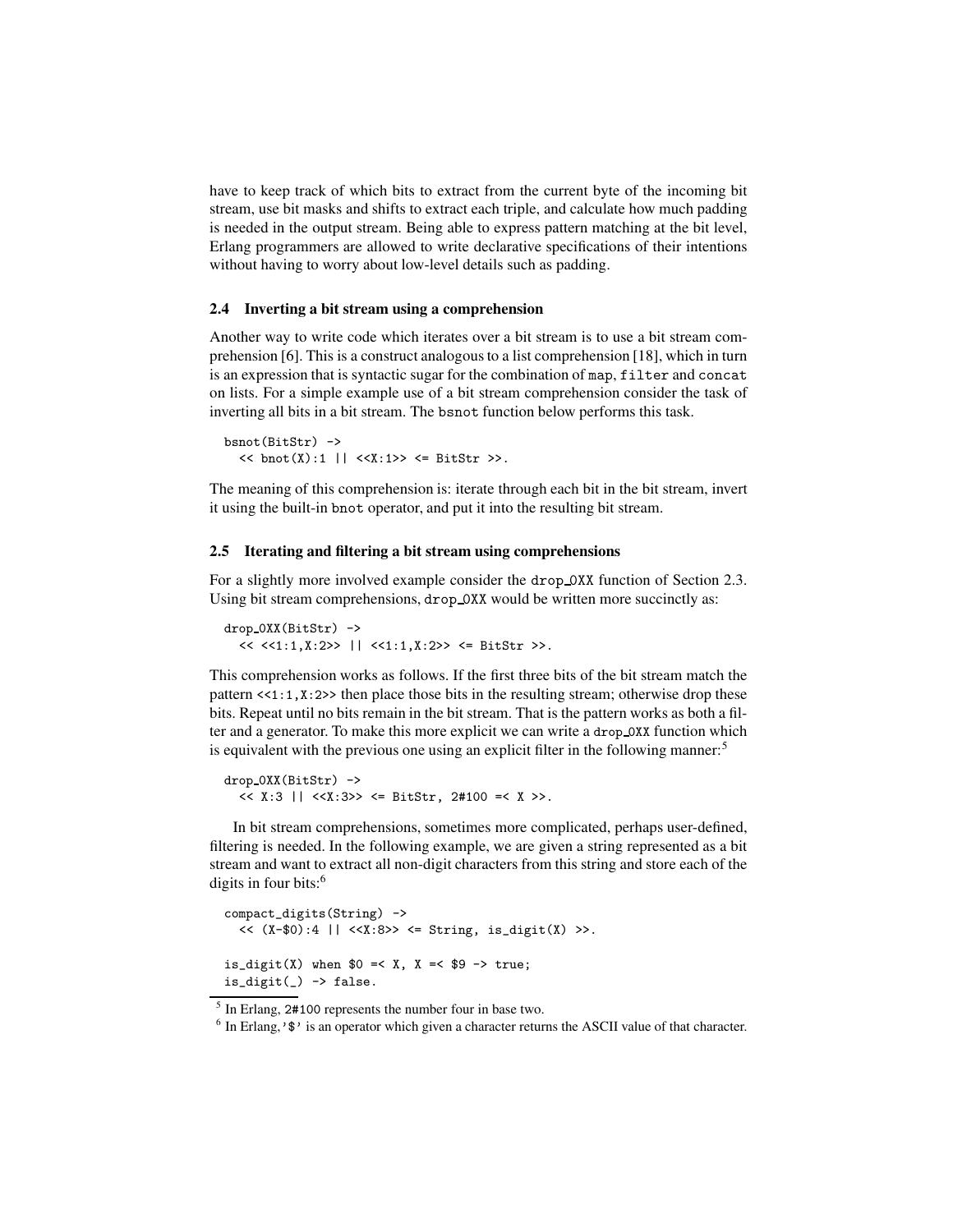# **3 Applications**

### **3.1 UU-encoding**

UU-encoding is an old binary-to-text encoding scheme where groups of three binary bytes are encoded in four characters. This is done by dividing the three binary bytes into four groups of six bits. Then 32 is added to each six bit group which turns them into characters. The cores of these encoding and decoding scheme essentially become one-liners using Erlang's bit stream programming facilities.

```
uuencode(BitStr) ->
  << (X+32):8 || <<X:6>> <= BitStr >>.
uudecode(Text) ->
  << (X-32):6 || <<X:8>> <= Text >>.
```
## **3.2 yEnc**

The yEnc format is a newer encoding of binary files than UU-encoding where bytes which cannot be safely transmitted in text mode are escaped. Each byte in the original stream is encoded by adding 42 to it using 8-bit arithmetic. If the result is a critical character (i.e., NULL, TAB [ASCII 9], LF [ASCII 10], CR [ASCII 13] which are hard to transmit over some networks or '='  $[ASCII 61]$  which is used as an escape character), the character is encoded using two bytes: the first byte is  $\equiv$  [ASCII 61] and the second byte is the critical value plus 64. To encode a binary file in the yEnc format [8], we can use the bit stream comprehension in the following program:

```
\text{yenc}(\text{Bin}) ->
  << yenc_byte(Byte) || <<Byte:8>> <= Bin >>.
yenc_byte(Byte) ->
  Enc = (Byte+42 rem 256),
  case is critical(Enc) of
    true -> <<61:8, (Enc+64):8>>;
    false -> <<Enc:8>>
  end.
```
### **3.3** µ**-law**

Audio files are nowadays transmitted over the network using a variety of formats. One such format, designed to be space efficient, is  $\mu$ -law compressed files [10]. Such files are compressed to half the size of the original audio as each 16-bit sample is translated into an 8-bit representation.

µ*-law encoding* The encoding method is non-trivial but still quite simple. First the Sound sample is transformed from 2's complement form to a Biased sign magnitude form where the magnitude is an integer in the range [132..32767]. This can be done easily with the bit stream comprehension: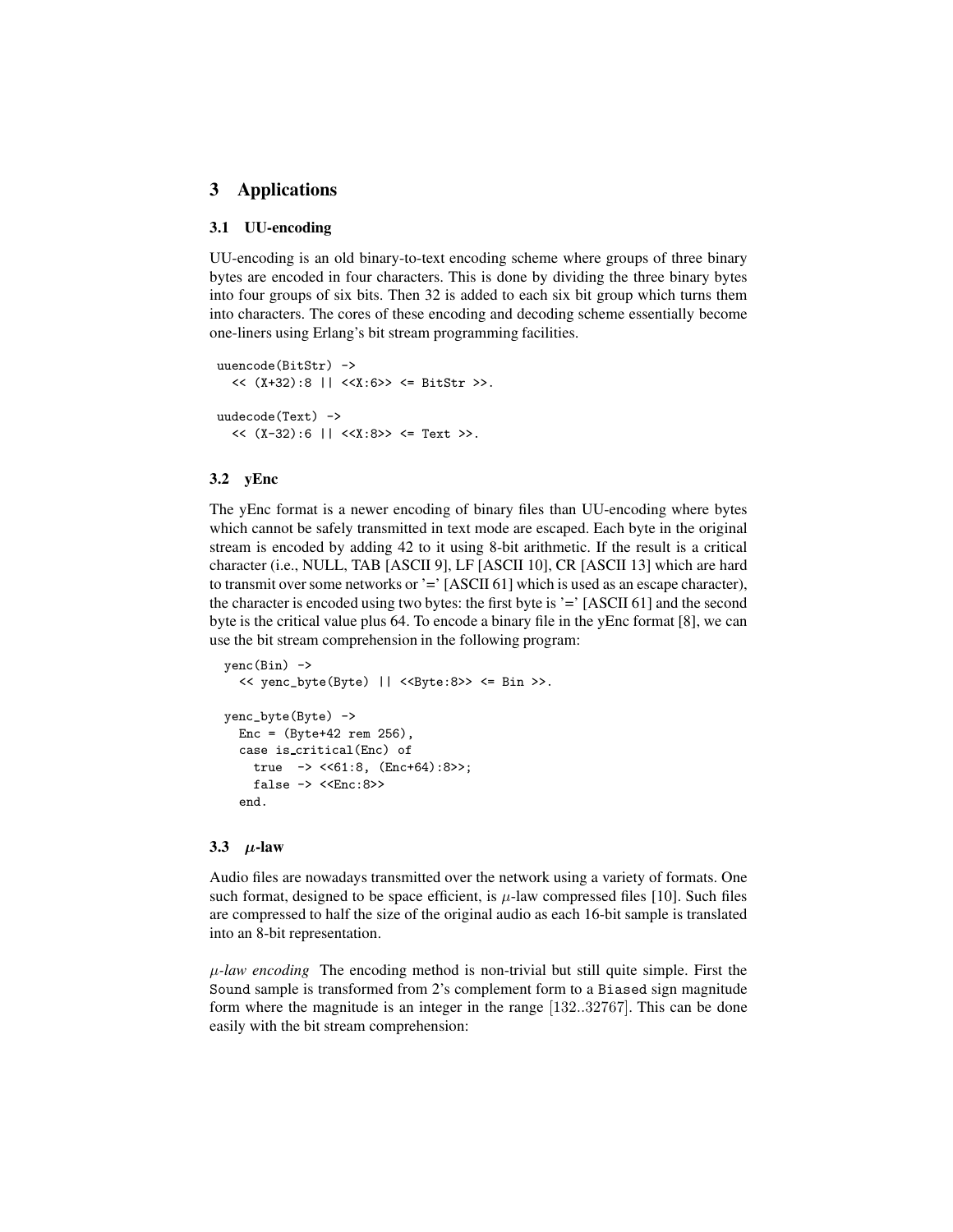<< to\_sign\_magn(Sample) || <<Sample:16/integer-signed>> <= Sound >>

which simply takes each 16-bit sample in 2's complement form. This is achieved by using the signed specifier in the pattern. The to sign magn function is then applied to this value. This function is defined as follows:

```
to_sign_magn(Sample) ->
  <<sign(Sample):1, (min(abs(Sample), 32635)+132):15>>.
```
i.e., it transforms the sample from 2's complement form into sign magnitude form and increases the magnitude with 132.

In the next step, this representation is translated to an 8-bit representation where the first bit represents the sign, the next three bits represent the position of the first 1 in the magnitude, and the last four bits represent the values of the four bits following the leading 1. This can also be done with a comprehension of the form:

 $<<$  to\_byte(S,M) ||  $<<$ S:1,M:15/bitstr>>  $<=$  Biased >>

In this case, S contains the sign bit and M is a bit stream consisting of 15 bits representing the magnitude of the sample. These are used as arguments to the to byte function which is defined as follows:

```
to_byte(Sign, Magn) -> to_byte(Sign, Magn, 7).
to_byte(Sign, \langle<1:1, Mantissa:4, \angle/bitstr>>, N) ->
  <<Sign:1, N:3, Mantissa:4>>;
to_byte(Sign, <<0:1, Rest/bitstr>>, N) ->
  to_byte(Sign, Rest, N-1).
```
This function searches for the position of the first 1 in the Magn bit stream. Since the range of the magnitude is 132–32676 there will be at least one 1 in the first 8 bits and recursion will stop. The position of the first 1 is therefore coded in the following way:

| 76543210 |  |  |  |  |  |  |  |
|----------|--|--|--|--|--|--|--|
|          |  |  |  |  |  |  |  |

Thus, if the third bit contains the first 1, its position is 5. The following four bits are called the mantissa. In the byte created by the to byte function the first bit contains the sign, the following three bits contain the position, and the last four bits contain the mantissa.

Finally, we take the 1's complement of this value using the bsnot operator of Section 2.4. The complete code for  $\mu$ -law encoding is shown in the appendix.

µ*-law decoding* To decode these values we start by taking their 1's complement. We then translate the bytes to sign magnitude form again with this comprehension:

```
Biased = << to_short(Sign, Exp, Mantissa) ||
            <<Sign:1,Exp:3,Mantissa:4>> <= Encoded >>
```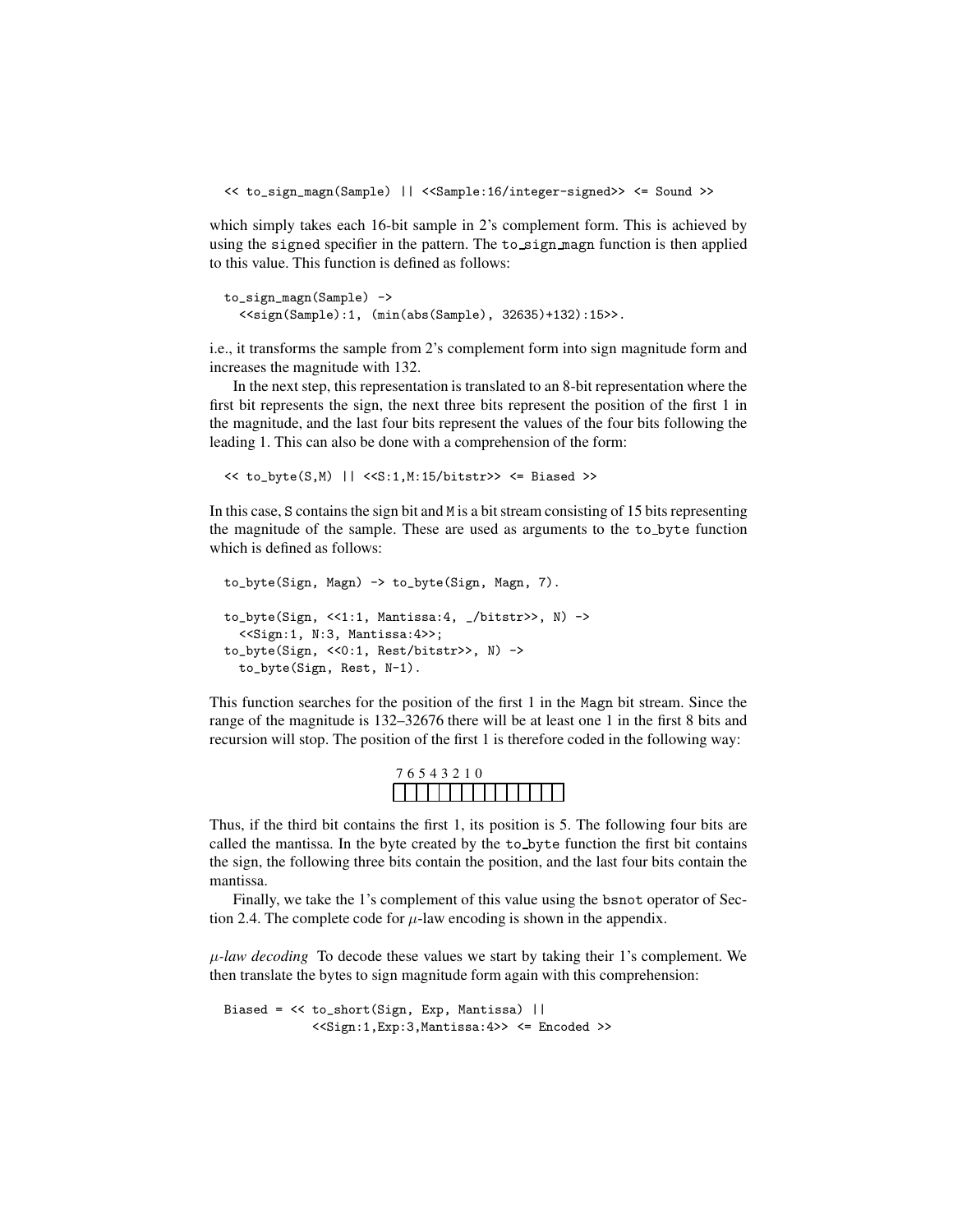where the to\_short function is defined in the following way:

```
to_short(Sign, Exp, Mantissa) ->
  <<Sign:1, 1:(8-Exp), Mantissa:4, 1:1, 0:(2+Exp)>>.
```
That is, put the Sign bit first, then put the leading one in the correct place followed by the mantissa and an additional 1 and fill the remaining bits with zeroes.

Finally, we must translate the sign magnitude representation into 2's complement representation and remove the bias. This is done with the comprehension:

<< unbias(Sign,Magn) || <<Sign:1,Magn:15>> <= Biased >>

where the function unbias is defined as follows:

unbias(0, Magn)  $\rightarrow$  <<(Magn - 132):16>>; unbias(1, Magn)  $\rightarrow$  <<(132 - Magn):16>>.

#### **3.4 PNG**

The Portable Network Graphics (PNG) file format [16, 11] is a rather recent format for picture files intended to replace the widely-used but patent-based GIF format. The structure of the PNG format is quite simple. It consists of an initial signature and then a series of chunks. Each of the chunks consists of a length field, a type field, the chunk data, and a checksum. A certain type of chunk contains the raw compressed data whereas the rest of the chunks contains meta data. Assuming that the PNG variable is bound to a bit stream where we have removed the signature from the original file, we can recreate the raw data in order to decompress it using the following bit stream comprehension.

<< RawData || <<Length:32, 73:8,68:8,65:8,84:8, RawData:(Length\*8)/bitstr, \_Crc:32>> <= PNG >>

The sequence of numbers 73,68,65,84 is the content of the type field for the chunk containing raw data. This means that only the chunks that contain raw data match the generator pattern and only the data from those chunks makes up the resulting bit stream. We can then decompress this data and use the uncompressed data and the chunks containing meta data to generate the picture.

# **3.5 Huffman**

Huffman encoding is a variable length encoding of characters. The mapping between the variable length codes and the static codes is described by a *Huffman tree*. This tree is a binary tree where the leaves are static codes. The mapping from the dynamic length codes to the static codes is encoded in the path from the root to a leaf. For example, if a leaf contains the static code 32 and is reached from the root by taking the left branch, then the right branch and finally the left branch, this means that 010 maps to 32.

To decode a Huffman encoded bit stream we can use Program 1. The main decoding function has four clauses. The first is taken if we have reached a leaf in the Huffman tree. If this is the case we add the value in that leaf to the output and recurse. The second clause is taken if we are at a branch and the value of the next bit is zero. In that case we take the left branch. The third clause is taken if the next bit was one and in that case we choose the right branch. The fourth and final clause is taken when there are no more bits left to decode which means that we are done.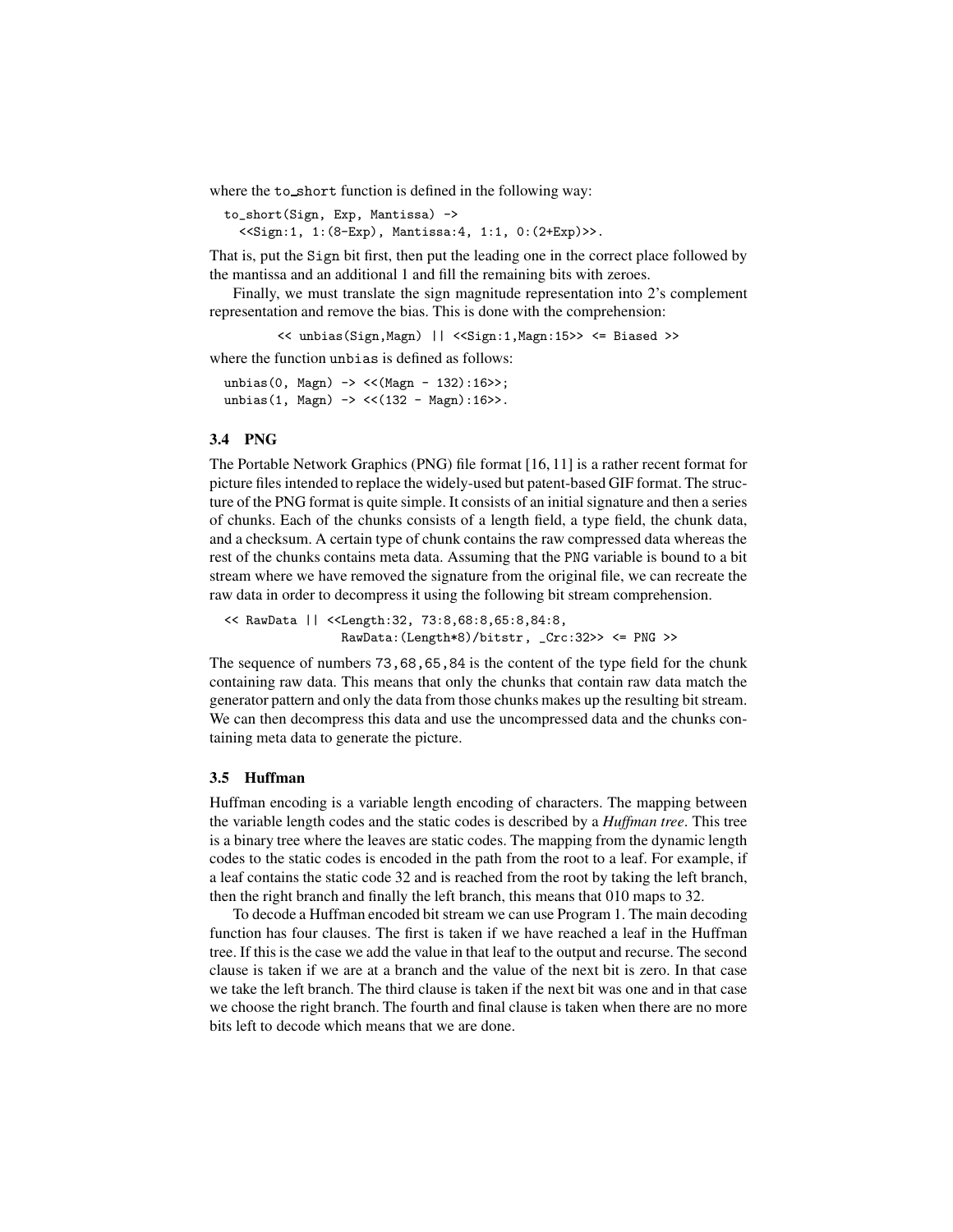#### **Program 1** Function for decoding a Huffman encoded bit stream

```
huffman_decode(BitStr, Tree) ->
  huffman_decode(BitStr, Tree, Tree).
huffman_decode(Rest, Char, Tree) when is_char(Char) ->
  [Char | huffman_decode(Rest, Tree, Tree)];
huffman_decode(<<0:1,Rest/bitstr>>, {Left,_}, Tree) ->
  huffman_decode(Rest, Left, Tree);
huffman_decode(<<1:1,Rest/bitstr>>, {_,Right}, Tree) ->
  huffman_decode(Rest, Right, Tree);
huffman_decode(\langle \langle \rangle, _, _) ->
  [].
```
# **4 Implementation**

Having seen constructs and typical applications of bit stream manipulation, let us now see how we efficiently implement these constructs.

### **4.1 Internal representation of bit streams**

We have chosen an internal representation of bit streams which has the property that the space overhead of storing each stream is constant, independent of the size of the stream. The representation uses two different structures: a *base stream* and a *sub-stream.* The base stream contains a header, a size field expressing the size of the bit stream in bits, and an array of data which contains the actual bit sequence. For a bit stream with bit size n, the bit sequence starts with the first bit in the data array and ends at the n-th bit in the array. The sub-stream structure contains a header field, a size field, an offset field, and a pointer to a base stream. Let us denote the content of the size field by n, the content of the offset field by o and the base stream that the sub-stream is pointing to by BS. Then the bit sequence that the sub-stream represents starts with o-th bit of the data array of the base stream BS and ends with the  $(o+n-1)$ -th bit of the data array of BS.

Figure 3 shows the representation of a base stream and two sub-streams. In our implementation, the header, size and offset fields are all word-sized even though they look smaller in the figure. The header field stores the size in words of the structure and a runtime tag which identifies the object as a base stream (or sub-stream). In the figure, A, B, and C are all variables bound to binaries. A is bound to the base stream <<47:8,47:8,101:8,1:7>>, B is bound to the sub-stream <<25:5>> marked with a black border in the figure and C is bound to the sub-stream <<47:8,101:8>> which is marked with a grey background in the figure.



**Fig. 3.** Internal representation of bit streams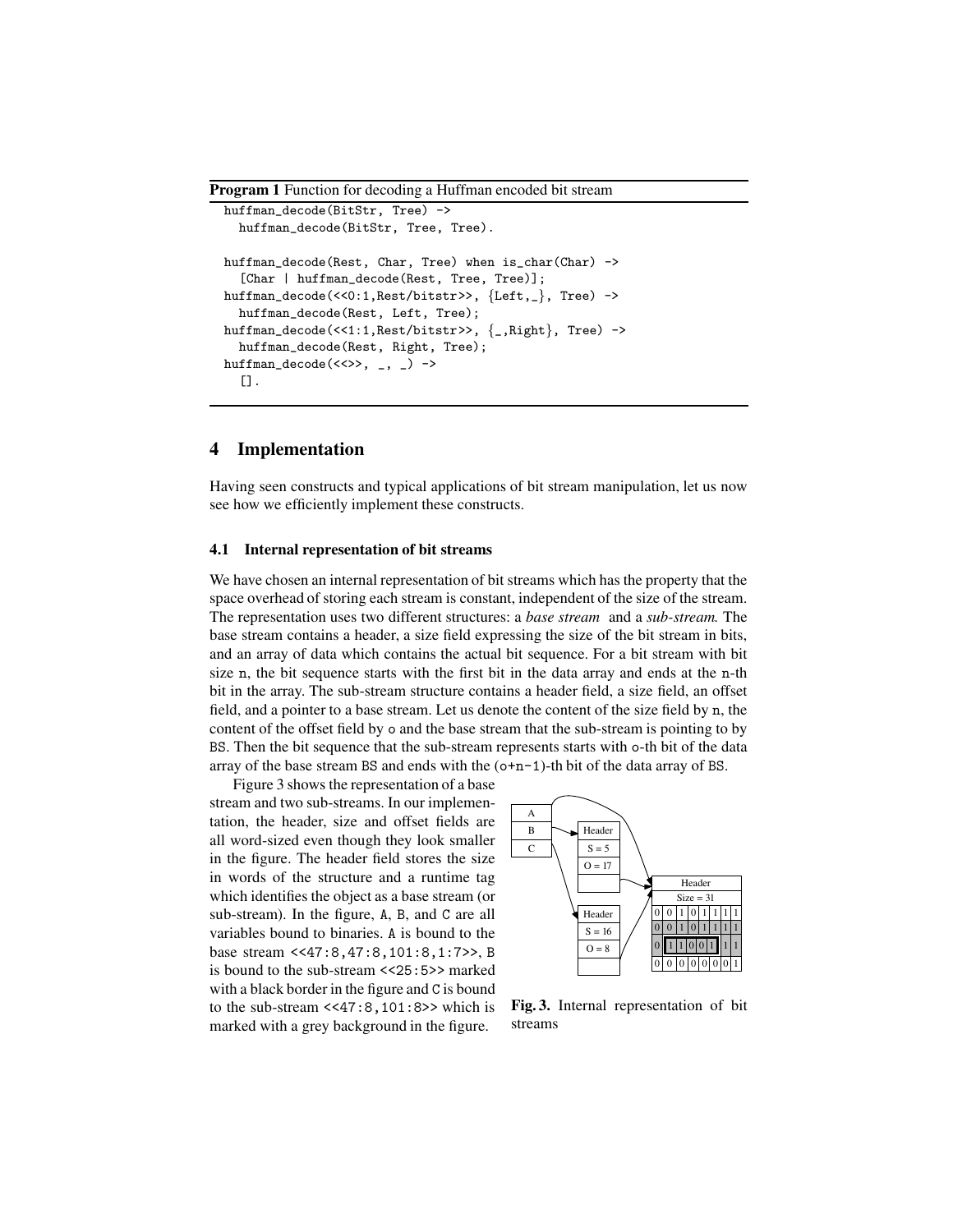#### **4.2 Implementation of bit stream construction**

Bit stream construction is aided by two low-level auxiliary functions:

- put integer() which given a pointer, an offset in bits, a size in bits, and an integer (a fixnum or a bignum) and writes size bits of the integer starting at offset bits from the pointer, and
- put bitstr() which given a pointer, an offset in bits, a size in bits, and a bit stream writes the first size bits of the bit stream starting at offset bits from the pointer.

A bit stream construction expression of the form  $\langle \langle ve_1; se_1/t_1, \ldots, ve_n; se_n/t_n \rangle$ is translated using these functions as follows. We start by evaluating all the value and size expressions and end up with an expression of the form  $\langle v_1: s_1/t_1, \ldots, v_n: s_n/t_n \rangle$ where all the  $v_i$ :s are values and all the  $s_i$ :s are non-negative integers. If any  $s_i$  is a negative value, a run-time exception is raised.

Then, we perform the following operations:

- 1. Calculate the resulting size of the bit stream as  $\sum_{i=1}^{n} s_i$ .
- 2. Allocate a base stream with a large enough data array to hold all the bits of the bit stream, initialize data ptr to a pointer to the beginning of the data array and set offset to 0.
- 3. For each segment, do the following:
	- (a) If  $\mathtt{t}_i$  is integer we call put integer(data ptr, offset,  $\mathtt{s}_i$ ,  $\mathtt{v}_i$ )
	- (b) If  $t_i$  is bitstr we call put bitstr(data ptr, offset,  $s_i$ ,  $v_i$ )
	- (c) Set offset to offset+s<sub>i</sub>
- 4. After all segments are processed, return the base stream.

## **4.3 Implementation of bit stream pattern matching**

We only describe the case of matching a bit stream against a single binary pattern. For a thorough treatment of how to efficiently match a (byte-aligned) binary against many patterns simultaneously refer to our prior work [7] which describes effective algorithms for constructing deterministic binary pattern matching automata.

The matching is aided by two low-level auxiliary functions:

- get integer() which returns an integer given a pointer to some data, an offset in bits into that data, and the number of bits that should be used to create the integer, and
- get bitstr() which creates a sub-stream from an offset, a size and a pointer to a basebinary.

To match  $<>$  against a bit stream BitStr we perform the matching in the manner described below.

1. Create a matching state from BitStr. The state contains the following information: data ptr a pointer to the data offset the present offset into the data end the offset of the last bit in the stream orig ptr a pointer to the base stream which contains the data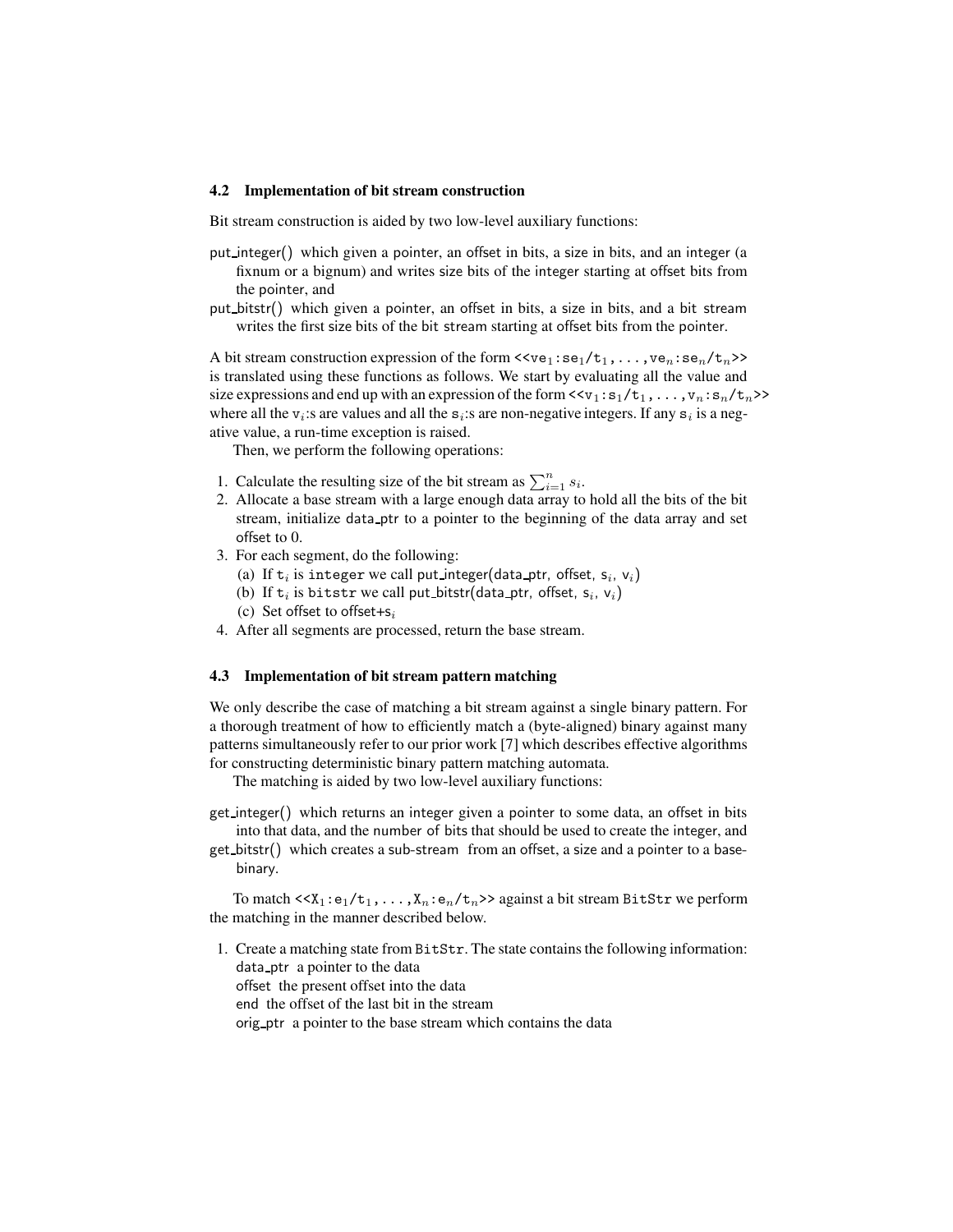- 2. For each segment, perform the following tasks:
	- (a) Evaluate  $e_i$ , the size expression of the first segment to the integer  $s_i$ .
	- (b) Check whether offset+s<sub>i</sub>  $\leq$  end, or else the matching fails.
	- (c) If  $t_i$  is integer then  $X_i = get\_integer(data_ptr, offset, s_i)$
	- (d) If  $t_i$  is bitstr then  $X_i = get\_bitstr(offset, s_i, orig\_ptr)$
	- (e) Set offset to offset+s $_i$
- 3. Check whether offset == end. If so, the matching succeeds, otherwise it fails.

A tail segment (i.e., a last segment of the form  $X_n/b$ itstr) is handled specially: we bind  $X_n$  to get\_bitstr(offset, end, orig\_ptr) and set the value of offset to end.

Also, note that we described the case where all segments are of the form  $X_i: e_i/t_i$ where  $X_i$  is a variable. If some  $X_i$  is not a variable but has a value  $v_i$  we simply add an equality test that checks that  $v_i$  is equal to the value returned from either get integer or get bitstr. If not equal, the matching fails. Otherwise the matching continues with the next segment.

# **4.4 Efficient abstractions and alternatives**

With the contiguous internal representation of Sect. 4.1 bit stream pattern matching is fast but building bit streams piece by piece is expensive. Still, on top of our representation we can build two efficient abstractions, *segmented bit streams* and *buffers*.

*Segmented bit streams* A segmented bit stream consists of a list of (possibly segmented) streams and represents the stream that is formed if the streams in the list are concatenated. Thus, a segmented bit stream is a (deep) list of bit streams. This abstraction makes it easy and cheap to concatenate a new bit stream to an existing segmented bit stream: all we need to do is to put it first in the list. Then, to efficiently turn a segmented bit stream into a regular contiguous bit stream we introduce a built-in called list to bitstr which simply transforms a (deep) list of bit streams into a single, contiguous one. This way, constructing a bit stream of size  $n$  piecemeal from some other streams can be done in  $O(n)$  as opposed to  $O(n^2)$  if segmented bit streams are not used. However, note that in the worst case (when each element in the list is a one-bit stream), the segmented bit streams abstraction has a significant space overhead.

*Buffers* The idea of the buffer abstraction is taken from the Lua programming language [9]. A buffer is basically a list of bit streams with the following invariant: each bit stream in the list is strictly smaller than the next bit stream in the list. Note that, since the representation is a list of bit streams, the list to bitstr built-in can then be used to turn a buffer into a contiguous bit stream. However, since we need to maintain the invariant that bit streams in the list are increasing in size, sometimes we need to concatenate bit streams directly when adding streams to the buffer. This makes construction of a buffer more expensive than constructing a segmented bit stream, but the invariant keeps the space overhead lower for a buffer than for a segmented bit stream, since the maximal length of the list is  $O(\sqrt{n})$  if the total number of bits is n.

Currently, neither *buffers* nor *segmented bit streams* have any support on the language level. This means that e.g. to use bit stream pattern matching on a buffer, the buffer must first be explicitly converted to a contiguous representation using list to bitstr.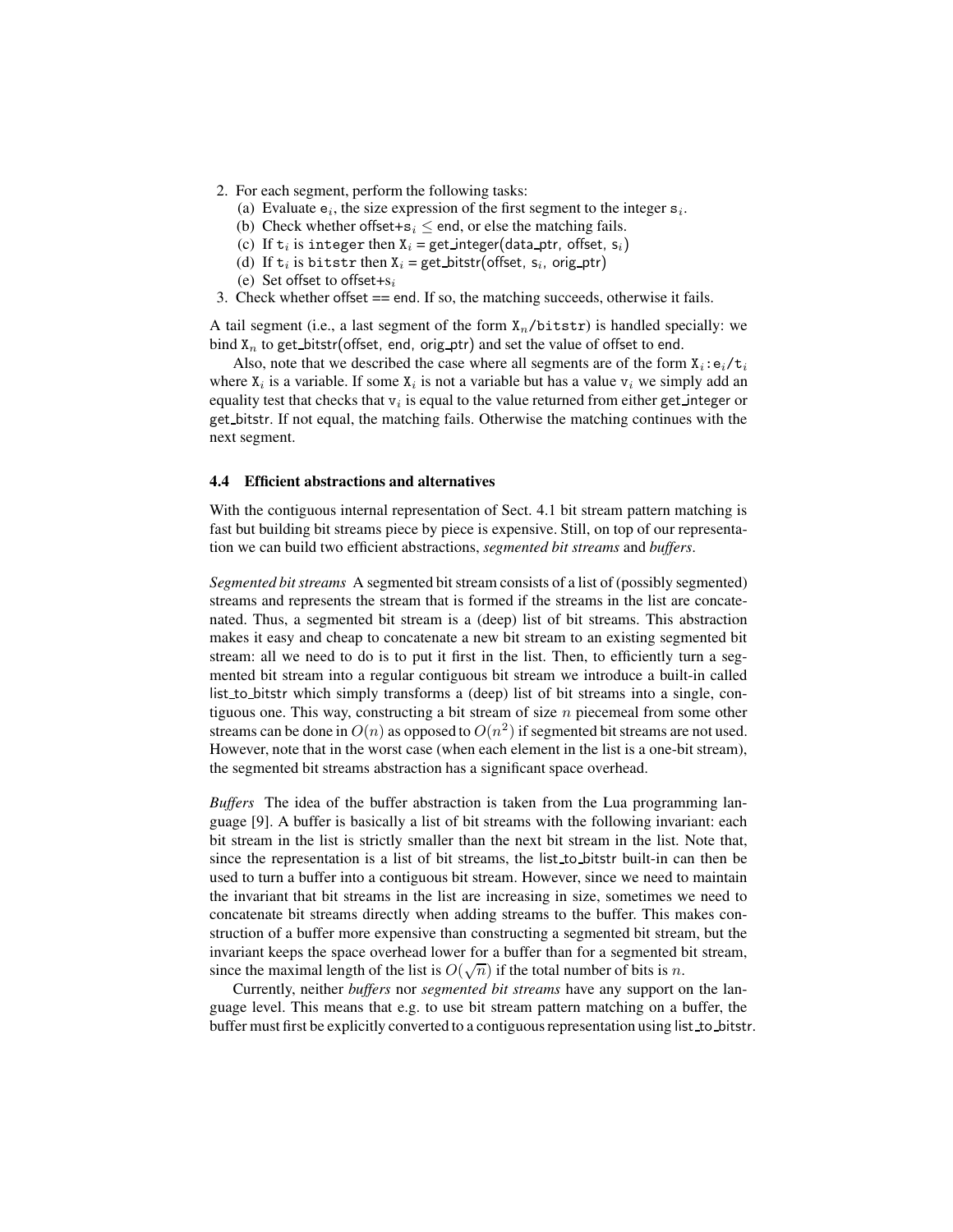#### **4.5 Implementation of bit stream comprehensions**

The implementation of bit stream comprehensions requires considering the implications of the chosen underlying representation. If we choose to implement bit stream comprehension naïvely, constructing a new bit stream in each iteration the cost of the comprehension would be quadratic in the number of iterations.

Naturally we can do better than this. One possible choice is to use segmented bit streams, i.e. build a list of bit streams and then use the list to bitstr built-in to convert the list into a bit stream. Another possibility is to collect all of the bit streams in a list accumulator and at the same time calculate the sum of the sizes of the streams in the list. In this way we find out the size of the resulting bit streams and create a list whose elements are the streams in reverse order. We can then allocate a large enough base stream and copy the bit streams in the list into the data array of that base stream.

Though both these solutions have linear complexity, we can decrease the constant factors significantly whenever it is possible to compute an upper bound on the size of the resulting bit stream. In these cases we allocate a base stream in advance and write the results to the base stream as the bit stream comprehension is evaluated.

When is it possible to compute an upper bound on the resulting bit stream? Let us consider the case when we only have one generator, which is by far the most common situation. In such a case, the bit stream comprehension looks as follows:

$$
\iff e: se/t \mid \mid \iff e_1: se_1/t_1, \dots, e_n: se_n/t_n \implies \iff \text{BitStr}, e_f \implies
$$

If all of the size expressions (se, se<sub>1</sub>, ..., se<sub>n</sub>) can be evaluated before the bit stream comprehension starts being evaluated, then we can calculate how many bits of the input bit stream are consumed in each iteration  $(\sum_{i=1}^{n} se_i)$  and how many bits might be produced in each iteration (se). That is, if  $BitStr$  has size  $m$  the maximal number of bits in the resulting binary is:  $(m \times se)/\sum_{i=1}^{n} se_i$ .

On the other hand, in some cases it is impossible to calculate a tight upper bound on the size of the resulting binary. One example is this comprehension:

```
<< 42:N || << S:8,N:(S*S) >> <= BitStr >>
```
Luckily, such comprehensions are rather rare in practice. Thus, in our implementation we chose to stick to a simple implementation of bit stream comprehensions, namely that which uses segmented binaries flattened by a call to list to bitstr for such uncommon cases. For cases when a tight upper bound can be calculated we use the method which preallocates a base stream of suitable size.

# **5 Performance**

From Section 3 it should be clear that bit-level binaries and comprehensions allow for flexible manipulation of bit streams. Still, these constructs are to be used in applications where speed of processing is a prime consideration. Thus, it is imperative that the performance of the underlying implementation is competitive with both imperative languages using bit shifts and bit masks on byte arrays and with other high-performance functional languages using bit or byte arrays for representing bit streams.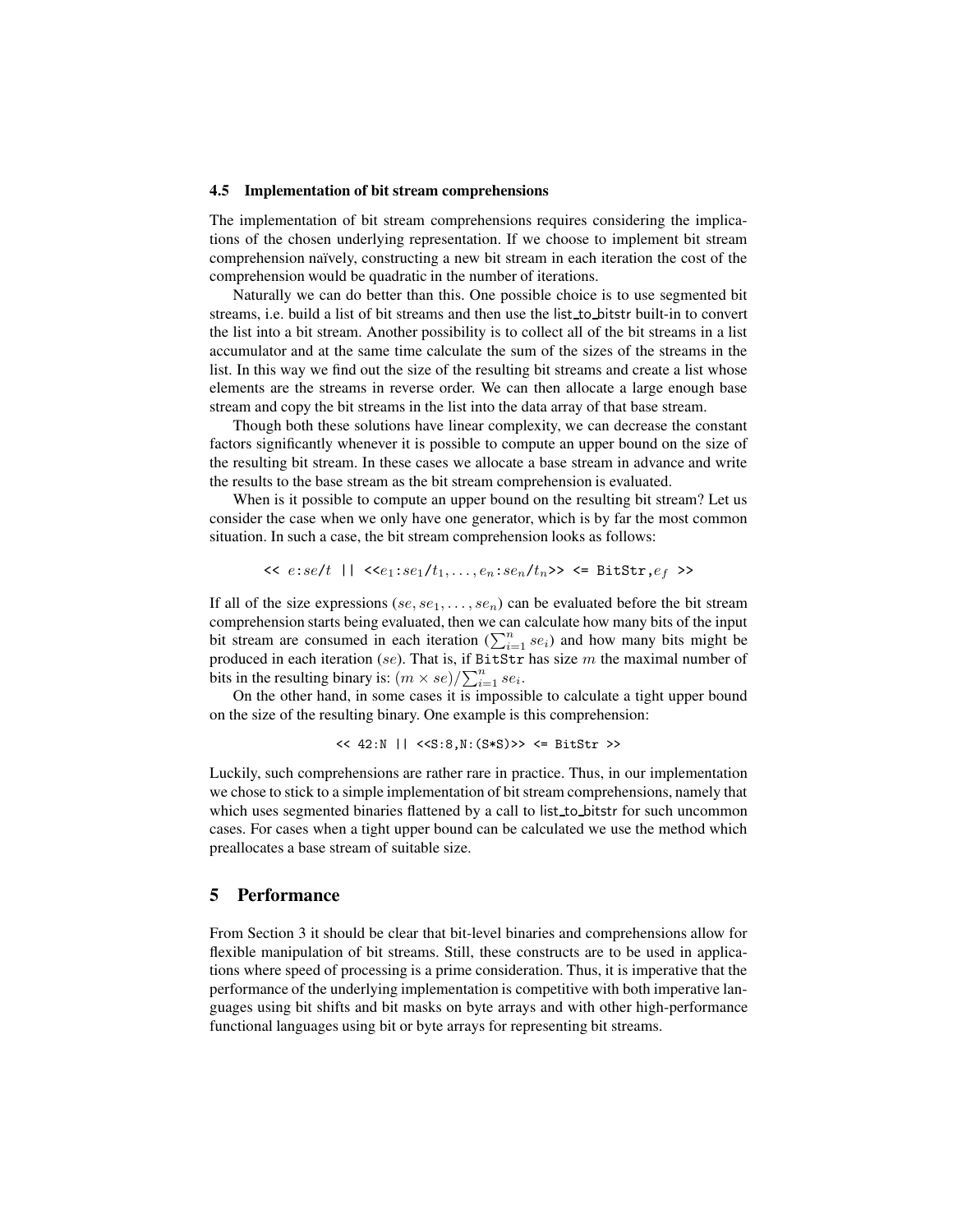- drop 0XX This is the program from Section 2.3. It takes a bit stream and removes all 3-bit chunks that start with a 0. In the benchmark, the size of the input stream is about 28.5 million bits; the size of the resulting bit stream is about 8 million bits. We perform 10 iterations.
- five11 Implements the IS-683 PRL protocol. Reads a file whose first 16 bits represent an integer that describes how many PRL packets the file contains. Each packet starts with a 5-bit integer describing how many channels the packet contains and is followed by that number of 11-bit channel descriptors. The output is a list of channel descriptors for each packet. The input data consists of 496 different packets (16 of each possible size) and is decoded 10,000 times.
- huffman The input is a file containing the huffman tree and a message encoded using this tree. The benchmark recreates the original message. The size of the encoded file is 747,647 bytes and the decoded file consists of 3,568,560 bytes. The file is decoded 10 times.
- uudecode This benchmark decodes a file that has been uuencoded. The size of the encoded input file is 747,647 bytes and the size of the decoded output file is 542,623 bytes. The file is decoded 100 times.
- uuencode This benchmark uuencodes a file. The input file consists of 542,623 bytes and the encoded output consist of 747,647 bytes. The file is encoded 100 times.

#### **Fig. 4.** Description of the benchmarks

Notice however that bit streams in Erlang are immutable data structures. The language provides no support for destructive updates. Also, notice that memory management for bit streams is automatic and a responsibility of the underlying runtime system, not of the programmer. Thus comparing the performance of functional vs. imperative languages in applications which manipulate bit streams has a bit of an "apples and oranges" flavor, especially since different styles of programming are often employed.

Still, this performance comparison is interesting. We will base it on the programs described in Figure 4 which spend the bulk of their work in bit stream manipulation.

We have implemented these benchmarks in three different functional languages, namely Erlang with all the extensions described in this paper, Haskell and O'Caml. In addition, we wrote C and Java versions of the first three benchmarks and found publicly available uudecode and uuencode C programs on the net which we converted to appropriate benchmarks and translated to Java. Our intention was to eliminate any traces of possible favoritism for some language and any inefficiencies due to our programming skills. So, we requested the help of Haskell and O'Caml experts to perform any efficiency improvements they saw fit, provided that the programs remain functional: i.e., use no mutation in the part of the program for which measurements are taken. On the other hand, the imperative languages are free to—and indeed do—use destructive assignments on all benchmarks.

The compilers that we used are the Glasgow Haskell Compiler version 6.4.1, the O'Caml 3.09.1 native code compiler, and GCC 3.4.2 for C and Java (gcj). For Erlang we used the HiPE native code compiler in the pre-release of Erlang/OTP R11B-2. The machine we used is a 2.4 GHz Pentium 4 with 1 GB of memory running Fedora Core 3.

#### **5.1 Runtime performance**

Figure 5 shows performance results. We can see that Erlang enhanced with the constructs described in this paper is competitive in speed with other state-of-the-art func-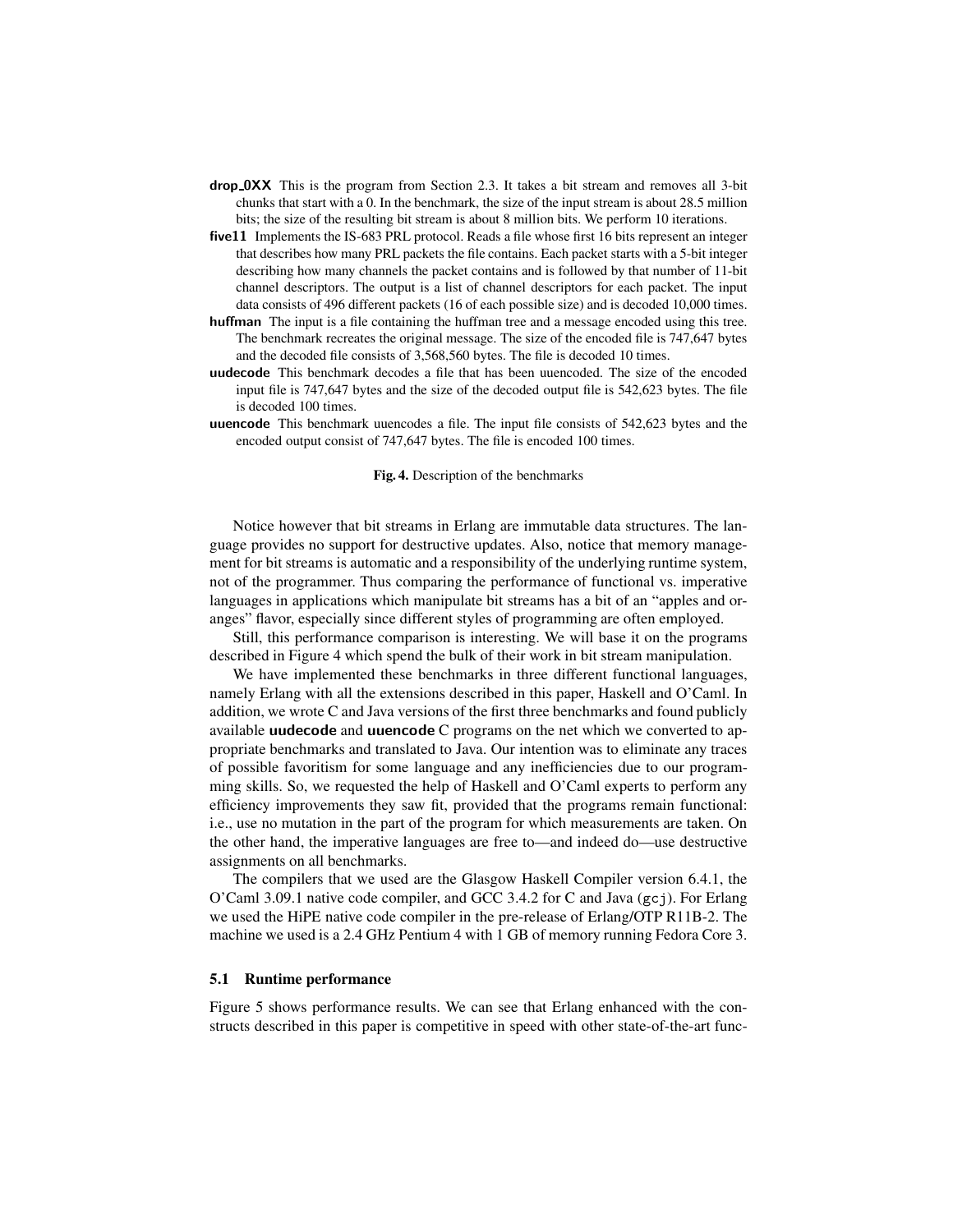|           | Runtimes (in secs) |      |                       |            | Lines of code |            |    |                      |            |      |
|-----------|--------------------|------|-----------------------|------------|---------------|------------|----|----------------------|------------|------|
|           | Functional         |      |                       | Imperative |               | Functional |    |                      | Imperative |      |
| Benchmark |                    |      | Erlang Haskell O'Caml |            | Java          | Erlang     |    | Haskell   O'Caml   C |            | Java |
| drop_0XX  | 2.09               | 5.85 | 2.25                  | 0.96       | 1.99          |            | 47 | 45                   | 26         | 47   |
| five11    | 4.97               | 8.65 | 7.69                  | 9.79       | 18.41         | Q          | 38 | 23                   | 64         | 78   |
| huffman   | 2.29               | 7.38 | 10.81                 | 0.97       | 1.75          | 14         | 30 | 54                   | 67         | 81   |
| uudecode  | 3.21               | 6.04 | 2.65                  | 0.86       | 0.97          | 20         | 91 | 65                   | 43         | 57   |
| uuencode  | 2.85               | 7.77 | 2.82                  | 1.04       | 0.98          | 25         | 70 | 70                   | 54         | 64   |

**Fig. 5.** Time performance and succinctness of programming in different languages

tional languages in programs that manipulate bit streams. This is not due to Erlang's overall performance compared with Haskell and O'Caml. Instead, it is due to having these constructs in the language and having the compiler generate reasonably efficient code for them. Also, at least for these programs, the performance of the functional way of manipulating low-level representations is not so far away from that obtained using C with destructive assignment and programmer-controlled memory management.

Some runtime numbers stick out and require explanation. The bad performance of O'Caml on huffman is due to extensive garbage collection; the program spends more than half of its time doing GC. Also, the bad performance of imperative languages on five11 is partly due to the nature of the task, which is not tailored to accessing bits in a multiple-of-eight fashion, and partly due to calling individual malloc:s and free:s (in C) for each channel description rather than allocating a big memory area once and partitioning it to each channel using programmer-controlled pointer bumping.

### **5.2 Succinctness and ease of programming**

Performance is only part of the story. Ease of programming is equally important. It is very difficult to quantify this dimension, but the lines of code required to perform these tasks in different languages provide some rough estimate. As seen in Figure 5, the Erlang solutions are 2–20 times more compact than solutions in other functional languages. Once again, this is not due to the functional core part of Erlang; it is due to the ability to manipulate bit streams declaratively.

We have used the following rules when counting line numbers:

- **–** We only counted lines directly involved in performing the tasks required by the benchmarks, not lines needed for I/O or for measuring execution times.
- **–** We did not count blank lines, comments, type specifications of functions, strictness annotations, or lines containing only one keyword.
- **–** No line was allowed to be wider than 80 characters.

We have made all these benchmark programs publicly available and annotated their source code with line numbers to see exactly which lines we count in the different benchmarks. Their annotated source code is at http://user.it.uu.se/∼pergu/bitbench. Input data for running these programs, further information, as well as a pre-release of the Erlang/OTP system we have used are also accessible from the same site.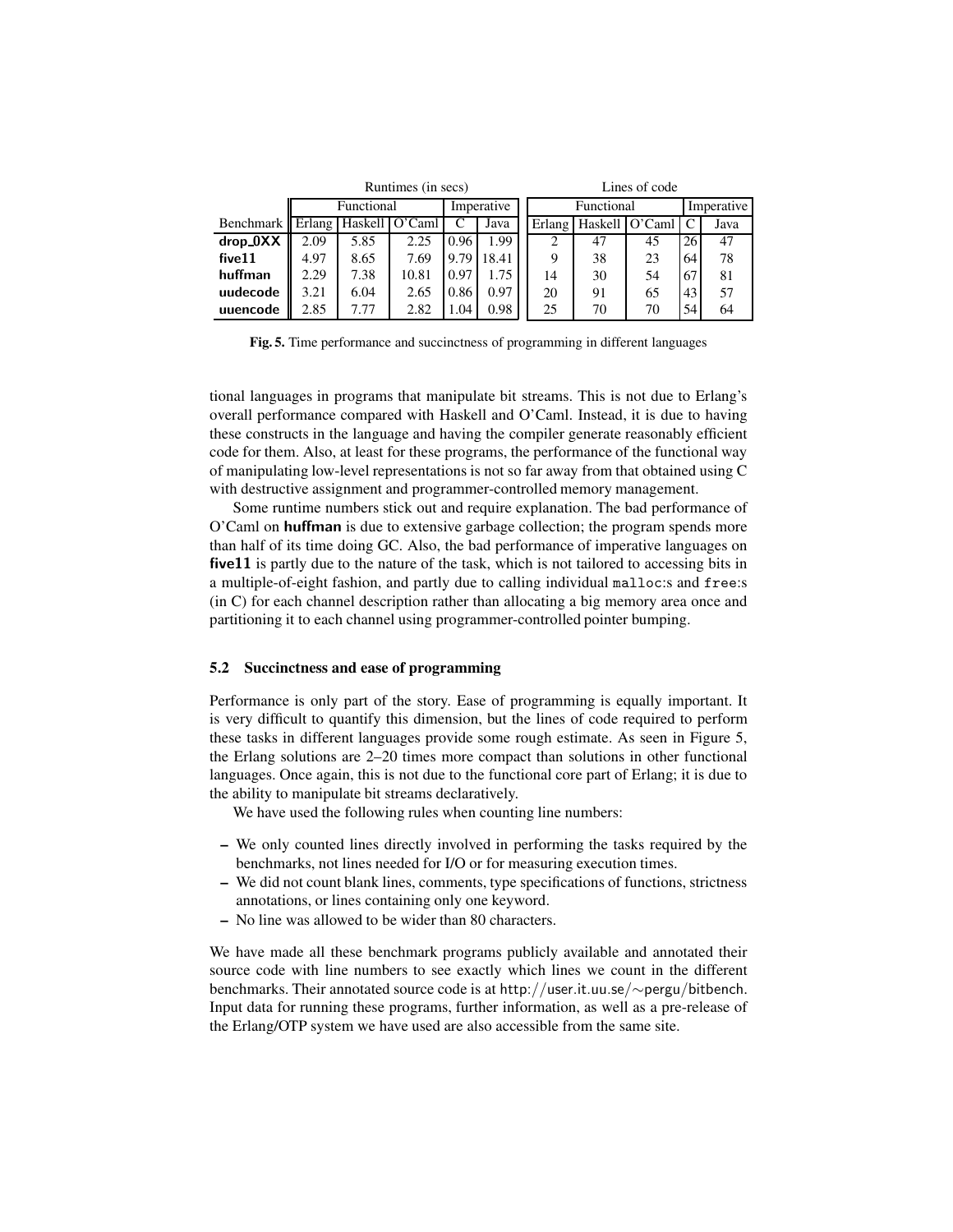# **6 Related Work**

Currently, very few general purpose languages provide constructs for direct manipulation of binary data down at the bit level, let alone efficient ones. Bit streams are typically represented as character arrays and their bit-level manipulation is performed by the programmer using explicit bit shifts and bit masks. Doing so is both exacting and errorprone. But since this kind of programming is commonplace in domains such as cryptography, data communication and multimedia programming, a plethora of domain-specific languages targeting these areas come with some ability to manipulate bit streams.

Cryptol [12] and SLED [15] are domain specific languages in the field of cryptology and machine language manipulation, respectively. They both allow bit-level pattern matching, but the size of the fields in the patterns are fixed at compile time.

Solar-Lezama et al. have proposed BitStream, a language for manipulating binaries in the coding and cryptography area [17]. The dataflow programming model used in BitStream is radically different from ours, as is the methodology to achieve both correct and efficient programs which requires the programmer to first write a simple reference implementation and then sketch a more efficient implementation which is rejected by the compiler if it is not equivalent to the reference implementation. For some applications, BitStream achieves good performance, on par with hand-optimized C programs.

In the area of data communication Chandra and McCann [2] have proposed a type system which can be used to describe how network packets are structured at the bit level. Back has proposed the DataScript [1] language which is both a constraint-based specification language for specifying binary data formats and a scripting language for manipulating such formats. DataScript is based on Java and does not support pattern matching. The PADS [4] language, proposed by Fisher and Gruber, allows description of any ad hoc data format and comes with the ability to automatically generate tools that manipulate such formats. In the context of the PADS project, Fisher, Walker, and Mandelbaum have recently developed a calculus of dependent types [5] which is suitable to use as a semantic foundation for the whole family of data description languages.

The previous examples of related work are all in one way or another domainspecific. Diatchki, Jones and Leslie [3], proposed a language extension for general purpose languages that allows pattern matching on fixed-width bit data types. Their proposal would make it easier to use a high-level functional language similar to Haskell to perform low-level tasks like writing device drivers or implementing operating systems. What distinguishes their work from ours is that 1) they only consider bit data whose representation fits in the registers of a machine while we do not have any such constraint, and 2) that their implementation comes in the form of an interpreter rather than being fully integrated in a general purpose programming language.

# **7 Concluding Remarks**

The treatment of bit-level data is a neglected area in general-purpose programming languages and most declarative languages are no exceptions. This is unfortunate since there are many applications out there craving for language constructs which remove the need for tedious and error-prone bit-twiddling, while still achieving decent performance.